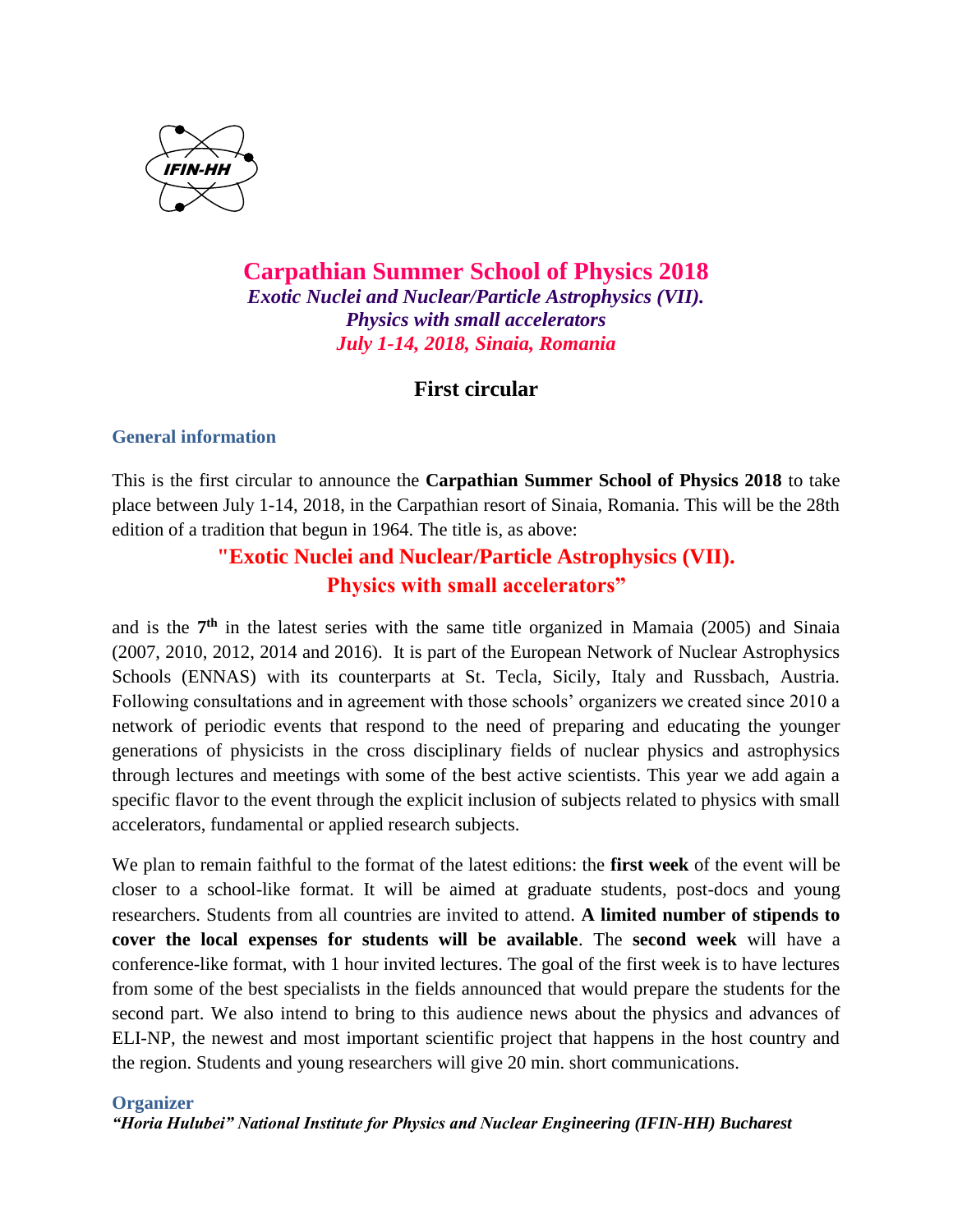#### **Topics include,** but are not restricted to:

- *Exotic nuclei*
- *Nuclear physics with RIBs*
- *Nuclear physics for astrophysics*
- *Stellar evolution. Neutron stars and supernovae*
- *Astroparticle physics*
- *Stellar and laser induced plasmas*
- *Physics at ELI-NP*

## **International Advisory Committee**:

**C. Bertulani (Commerce, TX) C. Diaconu (Marseille) M. El Eid (Beirut) F. Ferroni (Rome) Z. Fulop (Debrecen) S. Gales (Bucharest) U. Garg (Notre Dame) J. Jose (Barcelona) A. J. Jull (Tucson) T. Kajino (Tokyo) K.H. Kampert (Wuppertal) K.-L. Kratz (Mainz) W. Kutschera (Vienna) K. Langanke (Darmstadt) A. Mackova (Prague)**

- *Applications at small accelerators*
- *Nuclear astrophysics with small accelerators*
- *Instrumentation*
- *Accelerators for medical treatments, radioisotope production and industrial applications*
- **N. Marginean (Bucharest) T. Motobayashi (Tokyo) A. Petrovici (Bucharest) N. Pietralla (Darmstadt) H. Rebel (Karlsruhe) T. Sajavaara (Jyvaskyla) Ch. Scheidenberger (Giessen) B. Sharkov (Dubna) O. Sorlin (Caen) C. Spitaleri (Catania) H.-A. Synal (Zurich) T. Uesaka (Wako) M. Wiescher (Notre Dame) N. V. Zamfir (Bucharest)** *most* to be confirmed

### **Organizing Committee:**

*Livius Trache*: chair *Mihai Straticiuc and Tiberiu Sava*: scientific secretaries *Ion Burducea, Alexandra Spiridon, Ionut Stefanescu, Doru Pacesila*

#### **Special events**

A special outreach session in a round table format is being planned for the **afternoon of Saturday July 7th** . The subjects will to be decide.

Officialities of the host country involved in the research policy and in the management of research and higher education, politicians and media representatives will be invited to join the CSSP18 participants in open discussions on the above subjects. The session will be followed by the school's banquet. Sunday July  $8^{th}$  we plan the school excursion(s).

#### **Venue, attractions**

The conference will be held in **Sinaia**, a year-round mountain resort in the heart of the Carpathians, about 130 km north of Bucharest, about 1.5 hours drive from the main international airport of Bucharest (OTP).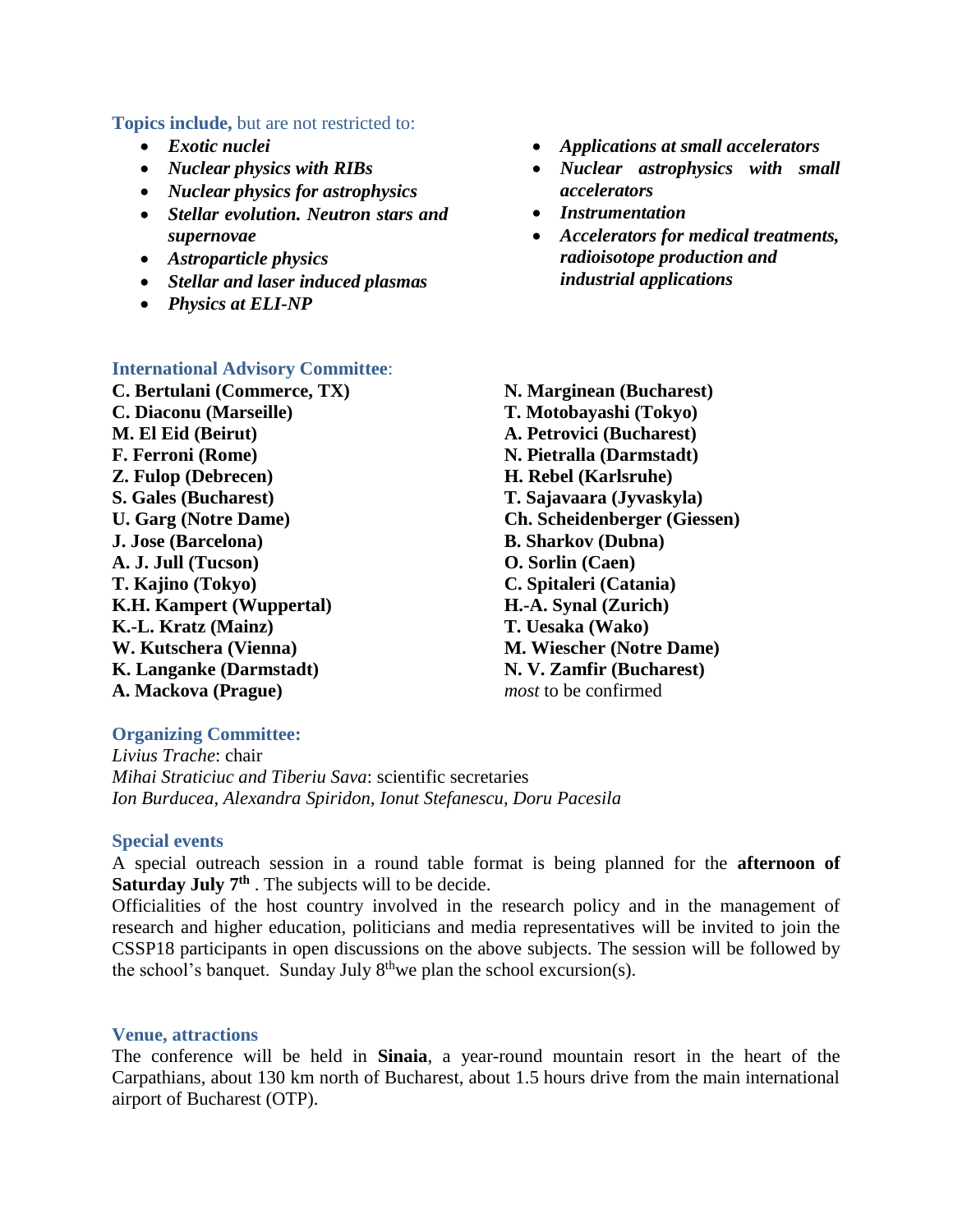During the school, we shall organize excursions and social events to give the participants the chance to know the Romanian landscape and culture. Sinaia is "the Pearl of the Carpathians", a prime tourist attraction and in close proximity to many first class natural and historical attractions of Romania: the Sinaia monastery and the Peles Castle (with its beautiful art collection or the open-air folklore exhibit and market). Dinning and wining at restaurants with live Romanian and international music, to mountain climbing, are all available within walking distance. Visits to old Transylvanian cities, like Brasov, Sibiu and Sighisoara, or to the Bran castle ("Dracula's castle") and Poiana Brasov, are possible by car, bus or train.

### **Accommodation**

The venue of the school will be Hotel International\*\*\*\* (http://www.international-sinaia.ro), a four star complex, where most of the participants *will be accommodated in single and double rooms and in luxury flats at the following prices:*

*Double room in single occupancy: 67 euro/day, about 312 lei (RON= Romanian currency), Double room in double occupancy: 39 euro/ person/day, about 180 lei*

*Deluxe double room: 85 euro/day, about 396 lei*

*There will be also a limited number of suites available [ junior suite 95, executive junior suite 105 and one bedroom suite 135 euro/day, respectively.] These prices are offered only if the participants are registered via the organizers.*

*Breakfast is included in room's price.* 

*Lunches will be served at the same hotel and are included in the fee.* 

*Dinners can be pre-arranged at the same hotel at about 17 euro each, or the participants can chose to manage by themselves with these meals at other restaurants that are available in Sinaia, within walking distance.*

A limited number of places in youth hostels just across the street will be available at lower rates for students. Please contact the organizers for advice on such arrangements.

### **Registration**

*Online registration is available at <http://www.nipne.ro/cssp18> and by email (see "Contact").* The deadlines for registration are:

- *for participants from countries that need visa for Romania (see [http://www.mae.ro\)](http://www.mae.ro/): April 20th 2018;*
- for participants from countries that do not need visa: June  $15<sup>th</sup> 2018$ .

A fee of about **400 euro** (TBD later, cf. prices' evolution) for the two weeks stay and **220 euro** for one week will be charged covering the cost of lunches and coffee breaks and of the volume of the Proceedings for each participant.

**Stipends.** As a rule, the participants should be supported by their home institution. However, a limited number of fellowships will be available for students (consisting of full or partial local support for 2 weeks, but no international transportation). The applicants should provide a short (one page) CV and a letter of recommendation from a professor or senior scientist supporting the application. Applications for fellowships can be made online with letters of support e-mailed to either to the director; the **deadline is April 27th , 2018.** 

**Abstracts/papers.** The proceedings of the conference will be published with an internationally recognized Publisher (TBD) at about 40 Euro/volume. The latest volume of CSSP16 Proceedings can be found at<http://aip.scitation.org/toc/apc/1852/1?size=all&expanded=1852> . A booklet of abstracts will be made available at the beginning of the School. For that, we invite the